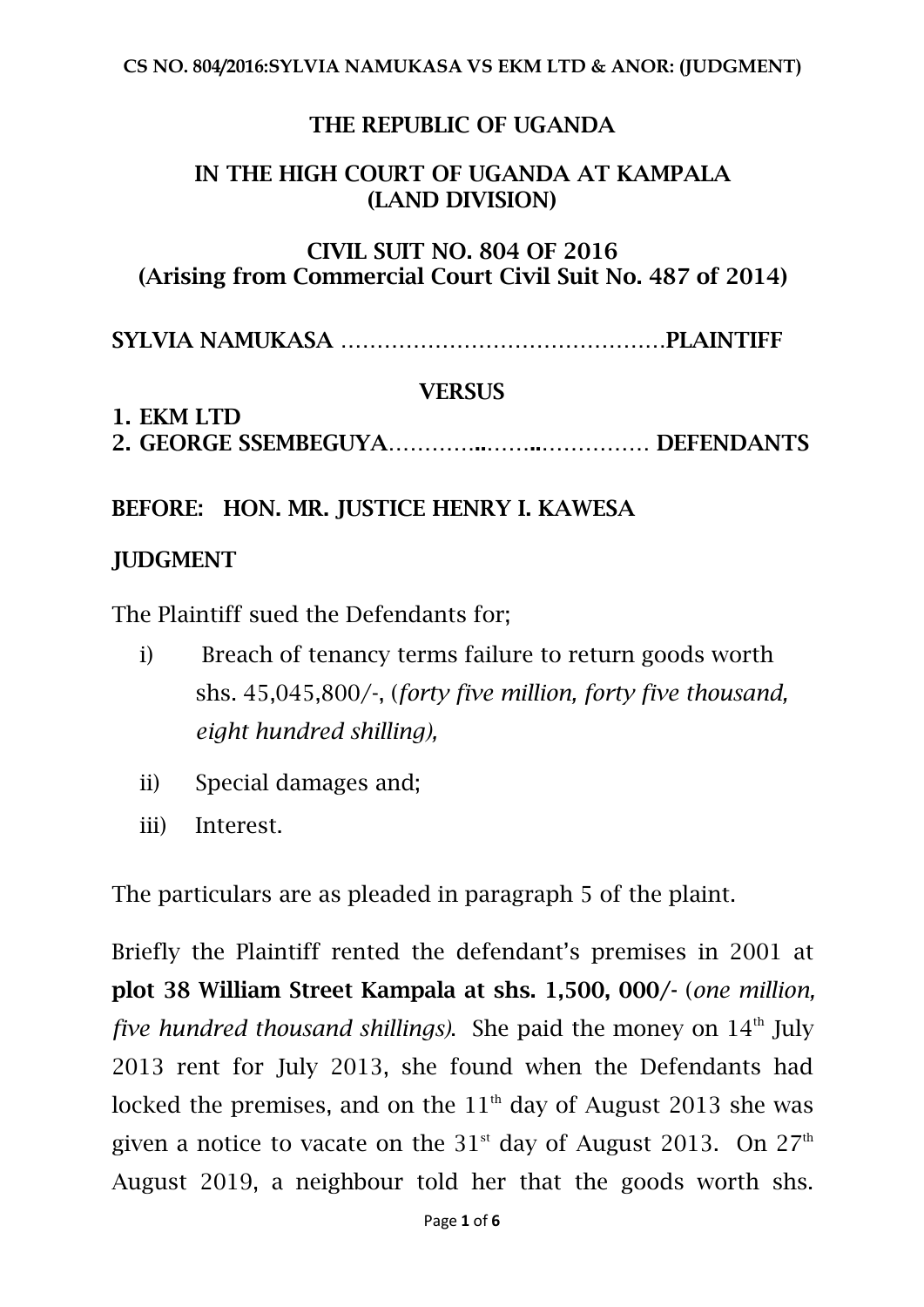#### **CS NO. 804/2016:SYLVIA NAMUKASA VS EKM LTD & ANOR: (JUDGMENT)**

45,045,800/- (*forty five million, forty five thousand, eight hundred shilling*) had been taken. The Plaintiff has since kept her goods throwing her out of business. She prayed for special damages of shs. 299,703,800/- (*two hundred ninety nine, seven hundred three thousand eight hundred shillings)*. She pleaded loss of income at shs. 20,016,000/- (*twenty million, sixteen thousand shillings)* per month. She claimed she was duly paid her rent till July 2013.

In defence by written statement of defence dated  $22^{\text{nd}}$  August 2014, the Defendants denied the claims and averred that the Plaintiff breached the tenancy by failing to pay rent; and she was notified. The defendant pleads that the parties mutually agreed to the Plaintiff's vacation of the same and her properties were listed ready for her collection which she has never done. The  $2^{nd}$ defendant pleaded that there is no cause of action as he is not privy to the tenancy arrangement.

In Court, the defendant did not offer evidence in rebuttal to the Plaintiff who proceeded *exparte* after the testimony of PW1.

Three issues were listed which I now determine as follows:

## Issue No. 1

## Whether the Plaintiff's removal from the premises was unlawful

The law is that the Plaintiff has the burden to prove the case on the balance of probabilities. The evidence of PW1 shows that there was a tenancy relationship between herself and the defendant. What is not clear is the explicit terms of this tenancy. The tenant is expected to abide by the conditions set by the landlord. It is trite that in such relationships, there is always an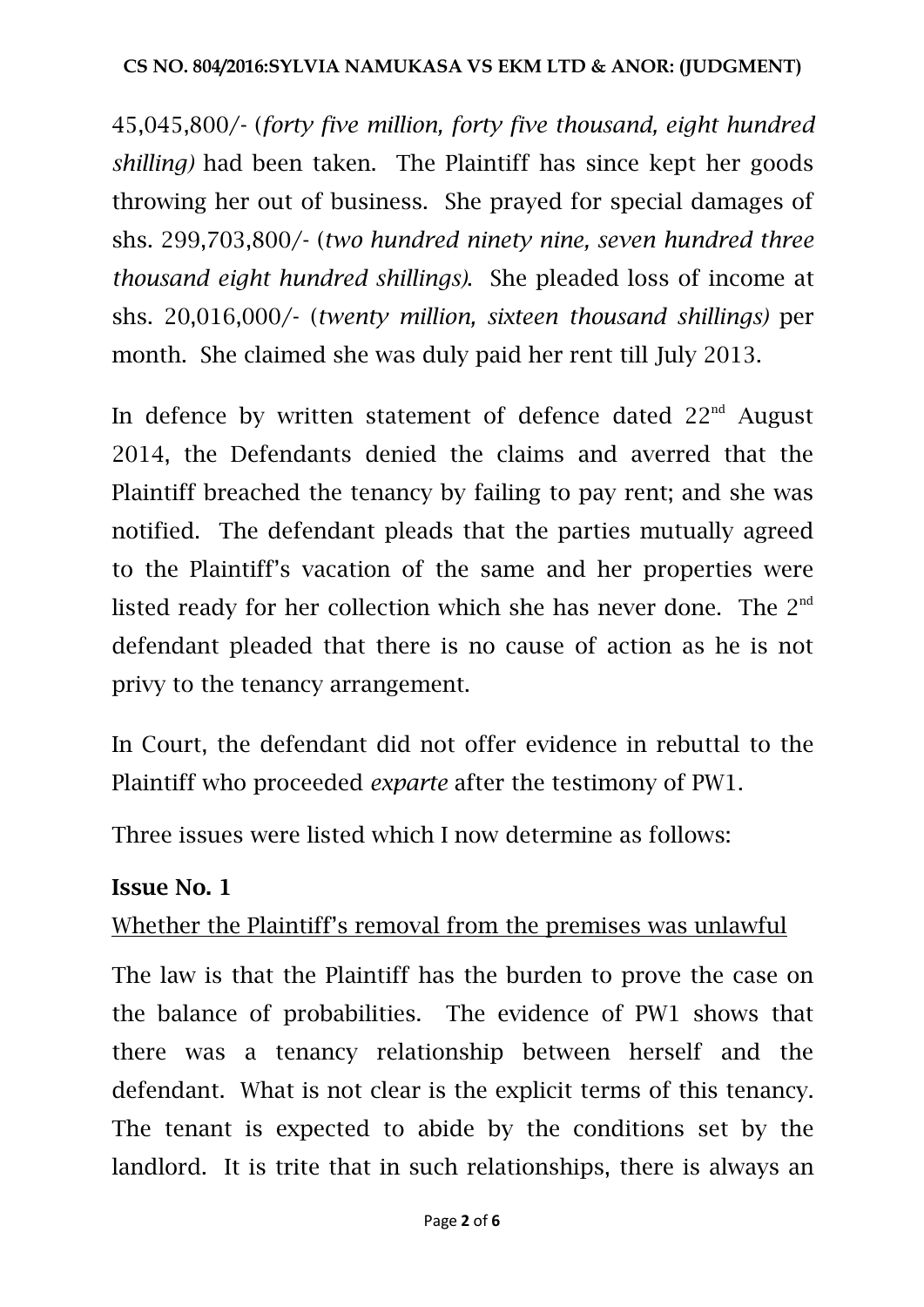implied term that 30 days' notice must be given in lieu of the termination of any tenancy.

It is therefore unusual for a landlord to receive rent and then close the shop without giving the tenant the statutory notice so that they can relocate and not suffer loss. The case of *Ritex International Forex Bureau Ltd versus Haba Group Ltd Kampala; HCCS No. 219 of 2012* is a persuasive authority and gives the *nexus* between a landlord tenant relationship and a contract.

Given the evidence from PWI; Sylvia Namukasa, detailing how she was unfairly removed from her shop on  $16<sup>th</sup>$  July 2013, without notice amounts to an illegality and was unlawful. I find the issue in the positive.

# Issue No. 2

# Whether the items listed on the written statement of defence were the only items in the Plaintiff's shop

Evidence is admitted as proof; the annexture 'B' to the written statement of defence was not proved, so it is not evidence. It's therefore not the only true list of items and the issue terminates in the negative.

## Issue No. 3

# What remedies are available

The only issue for consideration here is how much compensation in terms of damages the Plaintiff is entitled to.

The *onus* of proving that the Plaintiff is entitled to any recovery is on he who asserts. During the hearing of the matter, the Plaintiff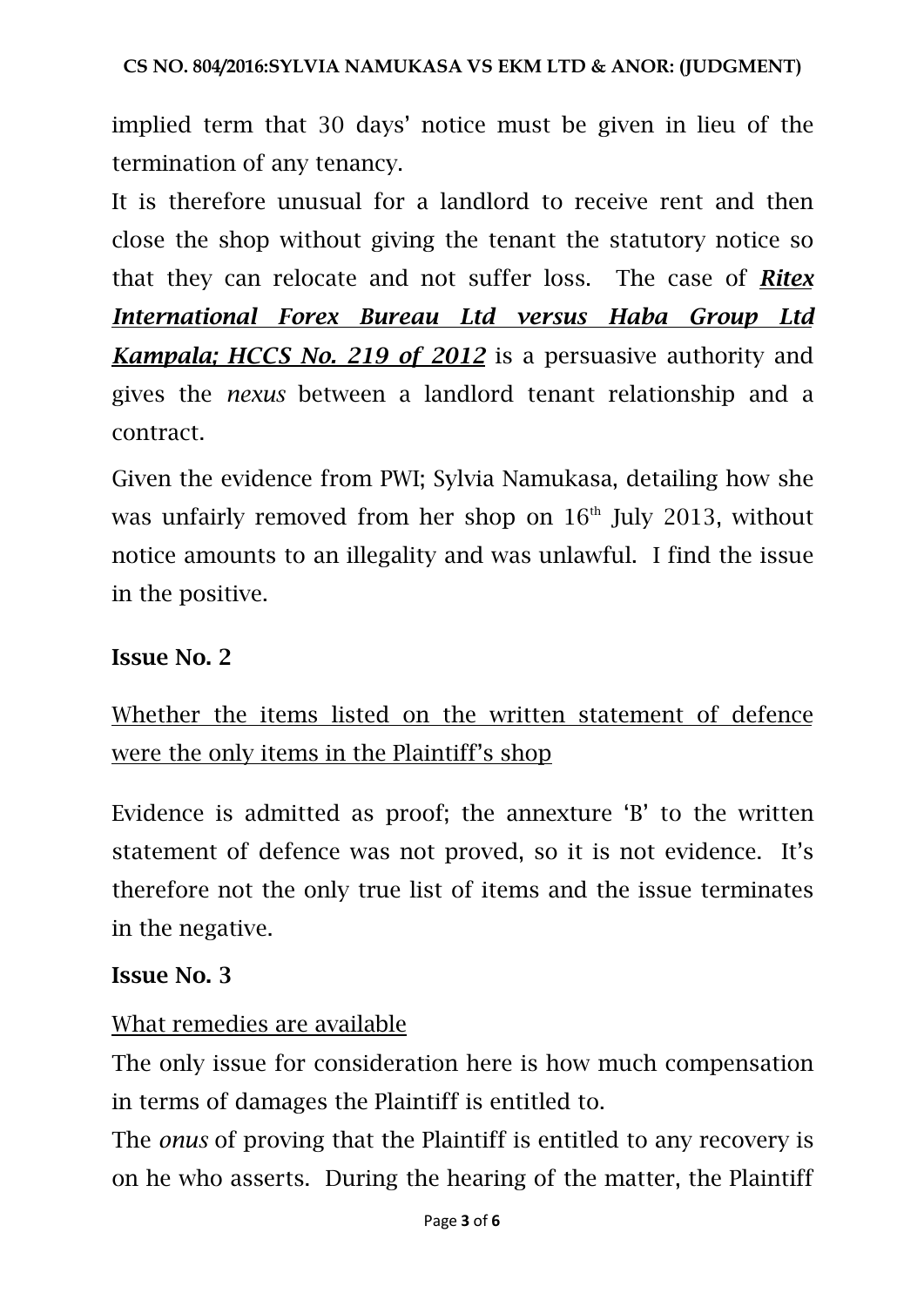referred Court to various figures and alluded to lost items, but during cross examination, some were discredited. According to the evidence therefore, she was not able to positively prove the items specified, save her word of mouth and her witness. These items were just listed and talked about.

This Court cannot therefore grant them without specific proof. However, guided by the list on the written statement of defence, which is acknowledged by the Defendants and given the witness statements and evidence give, it is this Court's finding that the average value of the items listed at the current market prices could be in the region of shs. 10,000,000/- (*ten million shillings only)*

If the business had not been closed, assuming that she was selling at a minimum business profitability, perhaps she could, out of her capital of shs.10,000,000/- (*ten million shillings),* recoup back a profit of shs. 1,000,000/- (*one million shillings)* per month. The Plaintiff, is assumed could have run till the end of the year, that's from July to December which is a period of 6 months. Therefore I would grant her shs. 1,000,000/- (*one million shillings only)* per month for 6 (*six)* months which is a total of shs. 6,000,000/- *(six million shillings only) as lost profit.*

<sup>I</sup> do not agree with Counsel for the Plaintiff that, she lost shs.1,120,000,000/- (*one billion, one hundred and twenty thousand shillings)* that is abnormal in Uganda's current business practice and given the reasons why the defendant terminated the tenancy.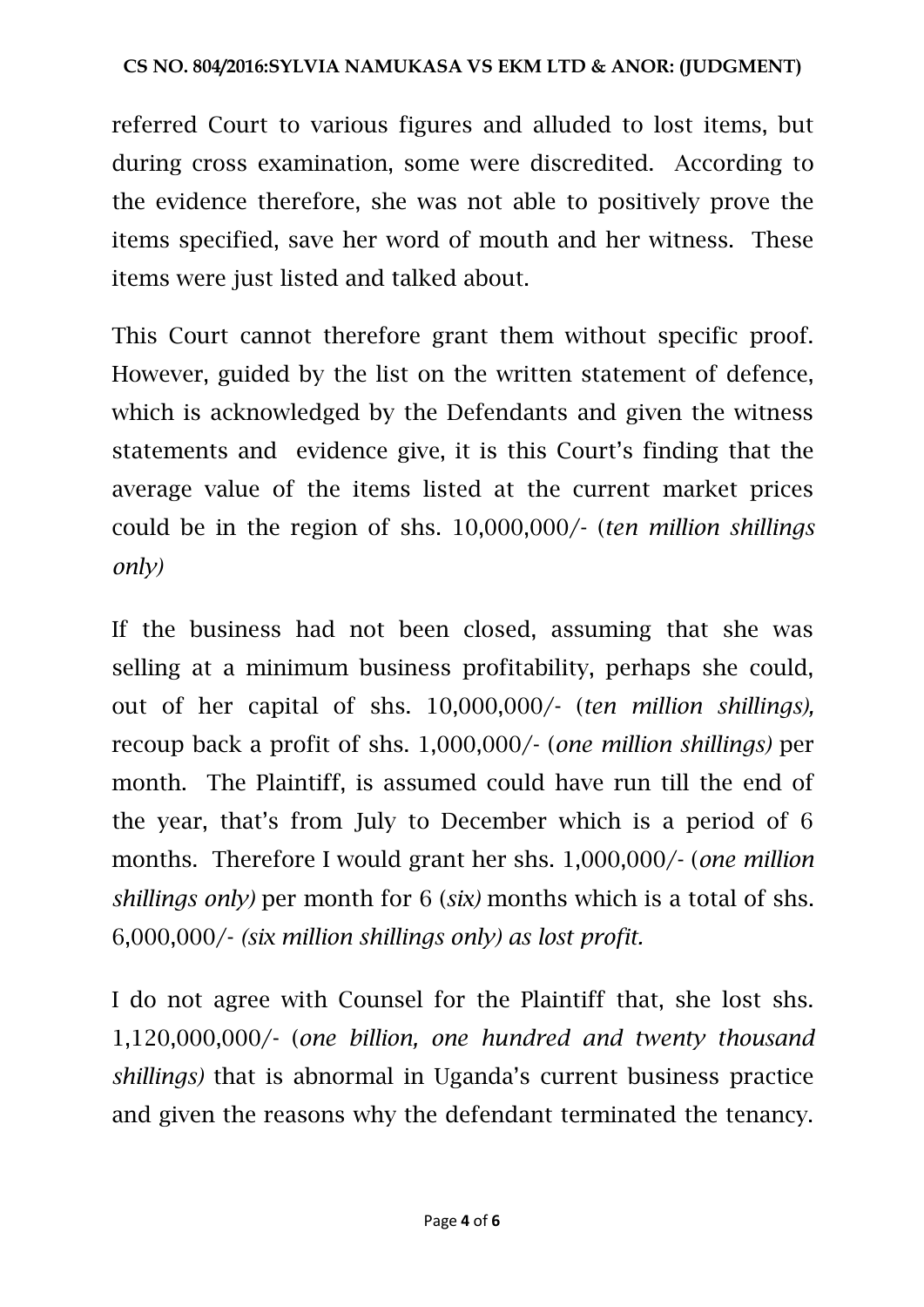#### **CS NO. 804/2016:SYLVIA NAMUKASA VS EKM LTD & ANOR: (JUDGMENT)**

I do not find any other justification for the excessive claims even in the absence of controversion.

General damages are awarded always to compensate for damage accrued. The Plaintiff unfairly terminated the tenancy and breached its terms. The law punishes with punitive in compensatory damages to atone for the resultant pain, suffering and inconvenience. The Plaintiff prayed for shs. 100,000,000/- (*one hundred million shillings),* however, this amount is prolofix and unjustified with a subject matter of this extent, I will grant general damages of shs. 4,000,000/- (*four million shillings only)*.

The Plaintiff is not entitled to the other prayers which are listed since they are covered in the awards given above.

Court therefore enters judgment for the Plaintiff against the Defendants in terms as above.

Costs granted to the Plaintiff. I so order.

Henry I. Kawesa JUDGE 13/03/2020.

…………………………………………

Right of appeal explained.

…………………………………